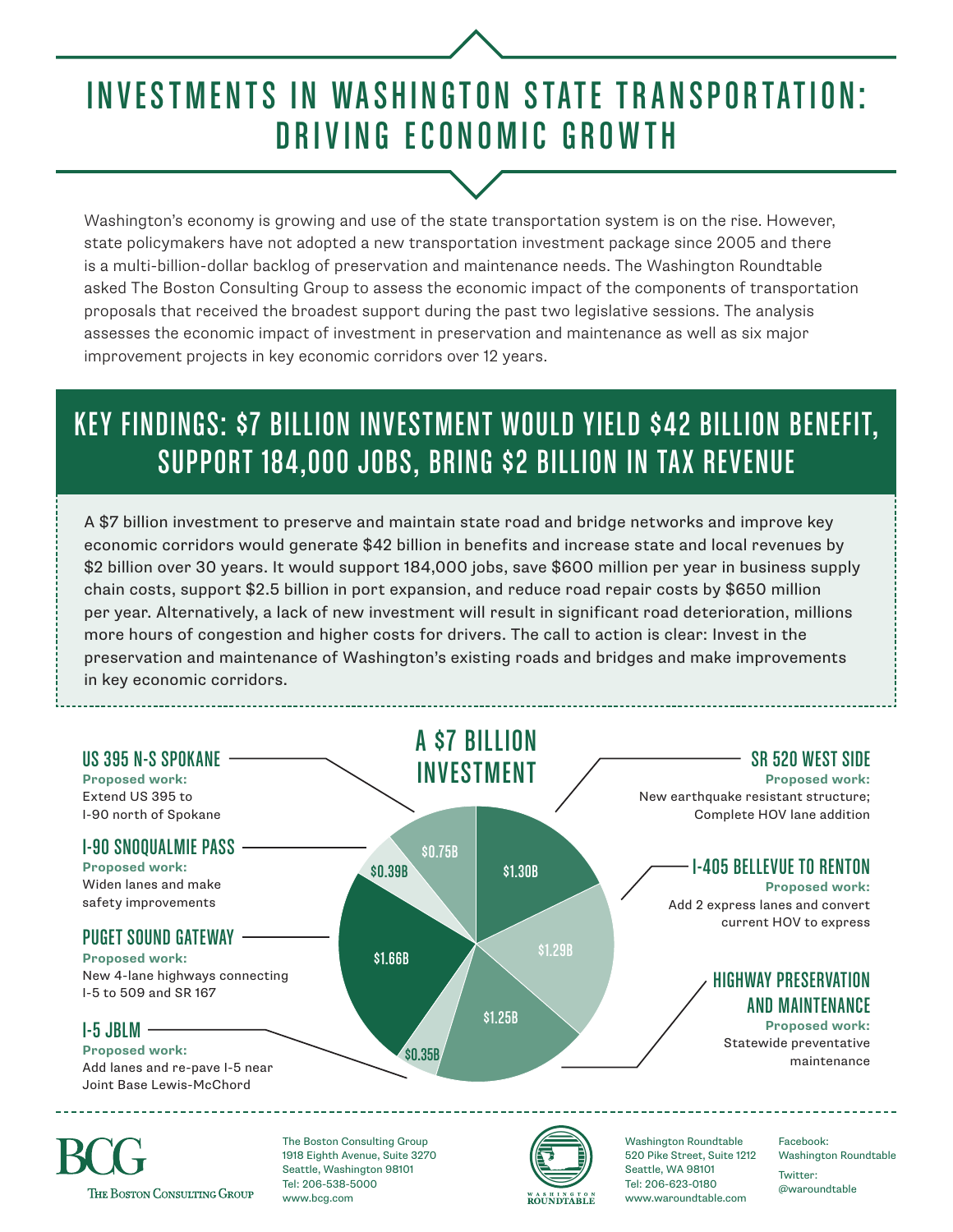## THE BENEFITS OF TAKING ACTION

If Washington makes a \$7 billion investment in its road and bridge network, the state will reap significant quality-of-life and economic benefits. As compared to the status quo investment levels of today:

- Congestion will be reduced by four million hours per year, saving the average driver \$85 annually.
- The percentage of roads in poor condition will be reduced by 25 percent, saving the average driver \$160 per year.
- The state will avoid escalating reconstruction costs on 225 miles of the state highway system, which could save \$650 million annually.
- The new investment will support a projected 50 percent increase in traffic at the Ports of Seattle and Tacoma.

#### A \$42 BILLION BENEFIT FOR THE BROADER ECONOMY

|                   |   |                                                                 | <b>MAJOR IMPROVEMENT</b>                  | <b>BENEFIT (BILLIONS)</b> | <b>30-YEAR BENEFIT</b> |                              |
|-------------------|---|-----------------------------------------------------------------|-------------------------------------------|---------------------------|------------------------|------------------------------|
| RESIDENTS         |   | <b>Reduced congestion:</b>                                      | <b>4M fewer congestion</b><br>hours/yr    | \$2.1B                    | \$20.3B                | <b>TOTAL</b><br><b>\$42B</b> |
|                   |   | Improved safety and lower<br>vehicle operating costs:           | Up to \$160/yr<br>per person              | \$13.9B                   |                        |                              |
|                   |   | More construction jobs:                                         | 184K jobs over<br><b>12 years</b>         | \$4.3B                    |                        |                              |
| <b>BUSINESSES</b> |   | Lower costs that allow for greater<br>investment in Washington: | \$600M/yr supply<br>chain costs           | \$10.5B                   | \$15.9B                |                              |
|                   | 5 | <b>Enablement of significant</b><br>port expansion:             | \$2.5B in building +<br>\$370M/yr jobs    | \$5.4B                    |                        |                              |
| GOVERNMENT        | 6 | Revenues from increased commerce<br>and lower unemployment:     | \$20-80M/yr from<br>business productivity | \$0.6B                    | \$5.6B                 |                              |
|                   |   | Avoided costs and risks resulting<br>from not acting near-term: | \$650M/yr<br>cost avoidance               | \$5.0B                    |                        |                              |

### THE DOWNSIDE OF DOING NOTHING

If Washington state doesn't increase its investment in the preservation and maintenance of its roads and bridges and make improvements in key economic corridors, by 2026:

- Overall congestion statewide will rise to 109 million hours per year, costing drivers \$940 annually.
- Sixty percent of state highway pavement will be rated in "poor" condition or worse, costing drivers \$1,040 per year in vehicle maintenance costs.
- Forty percent of bridges will be functionally obsolete or structurally deficient.
- Preservation and maintenance of existing highways will be nine times more expensive, escalating to \$2.7 million per mile.
- Trade volumes at the Ports of Seattle and Tacoma will be flat or declining.



The Boston Consulting Group 1918 Eighth Avenue, Suite 3270 Seattle, Washington 98101 Tel: 206-538-5000 www.bcg.com



Washington Roundtable 520 Pike Street, Suite 1212 Washington Roundtable Seattle, WA 98101 Tel: 206-623-0180 www.waroundtable.com

Facebook: Twitter: @waroundtable